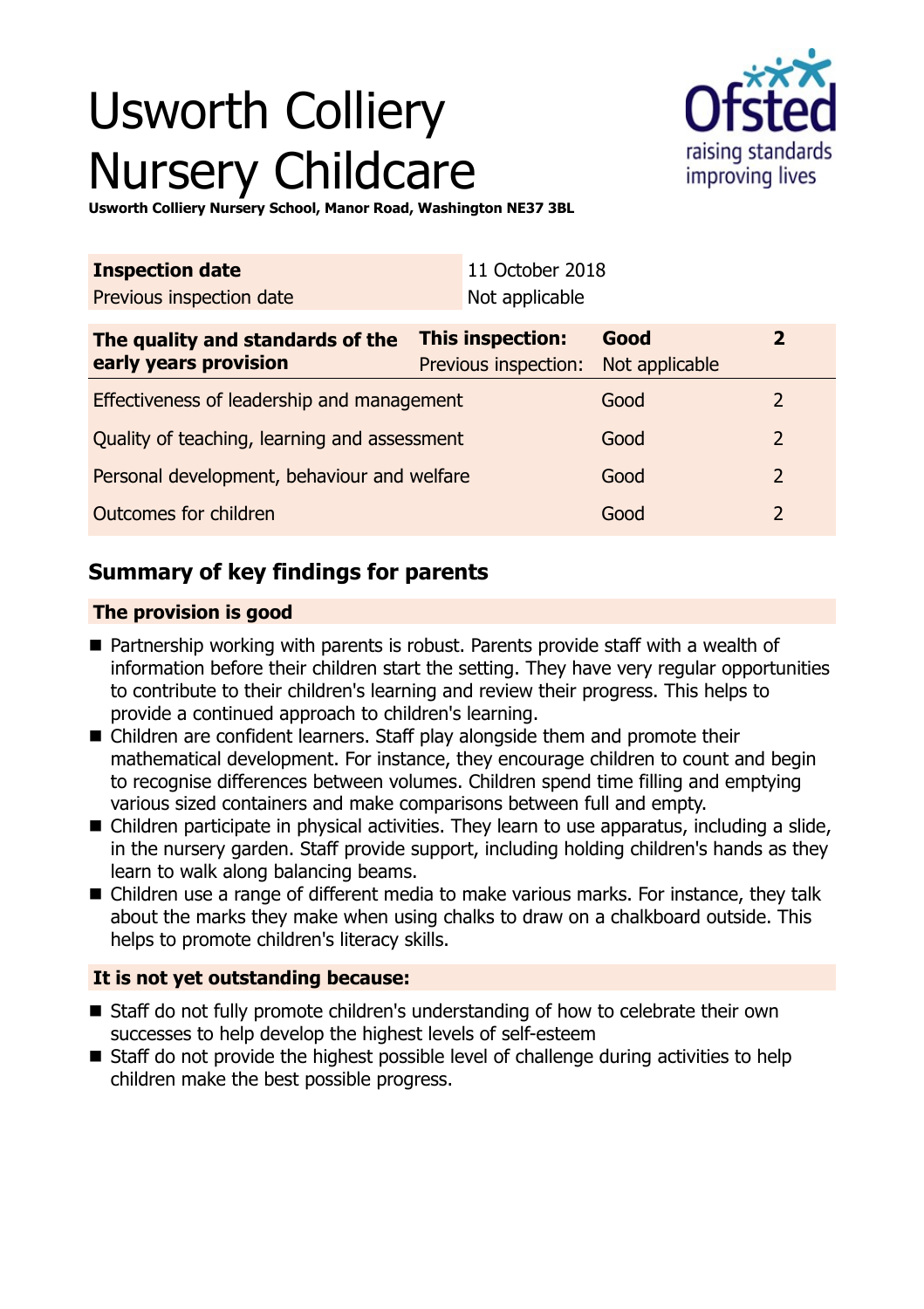## **What the setting needs to do to improve further**

### **To further improve the quality of the early years provision the provider should:**

- **n** promote further opportunities for children to celebrate their own successes and develop the highest levels of self-esteem
- $\blacksquare$  provide even further challenge to children during activities that help them make the best possible progress.

#### **Inspection activities**

- $\blacksquare$  The inspector observed the quality of teaching during activities indoors and outdoors, and assessed the impact this has on children's learning.
- $\blacksquare$  The inspector spoke with staff and children during the inspection.
- $\blacksquare$  The inspector completed a joint observation with the nursery manager.
- $\blacksquare$  The inspector held a meeting with the provider. She looked at relevant documentation and evidence of the suitability of staff working in the nursery.
- $\blacksquare$  The inspector spoke to parents during the inspection and took account of their views.

# **Inspector**

Emma Allison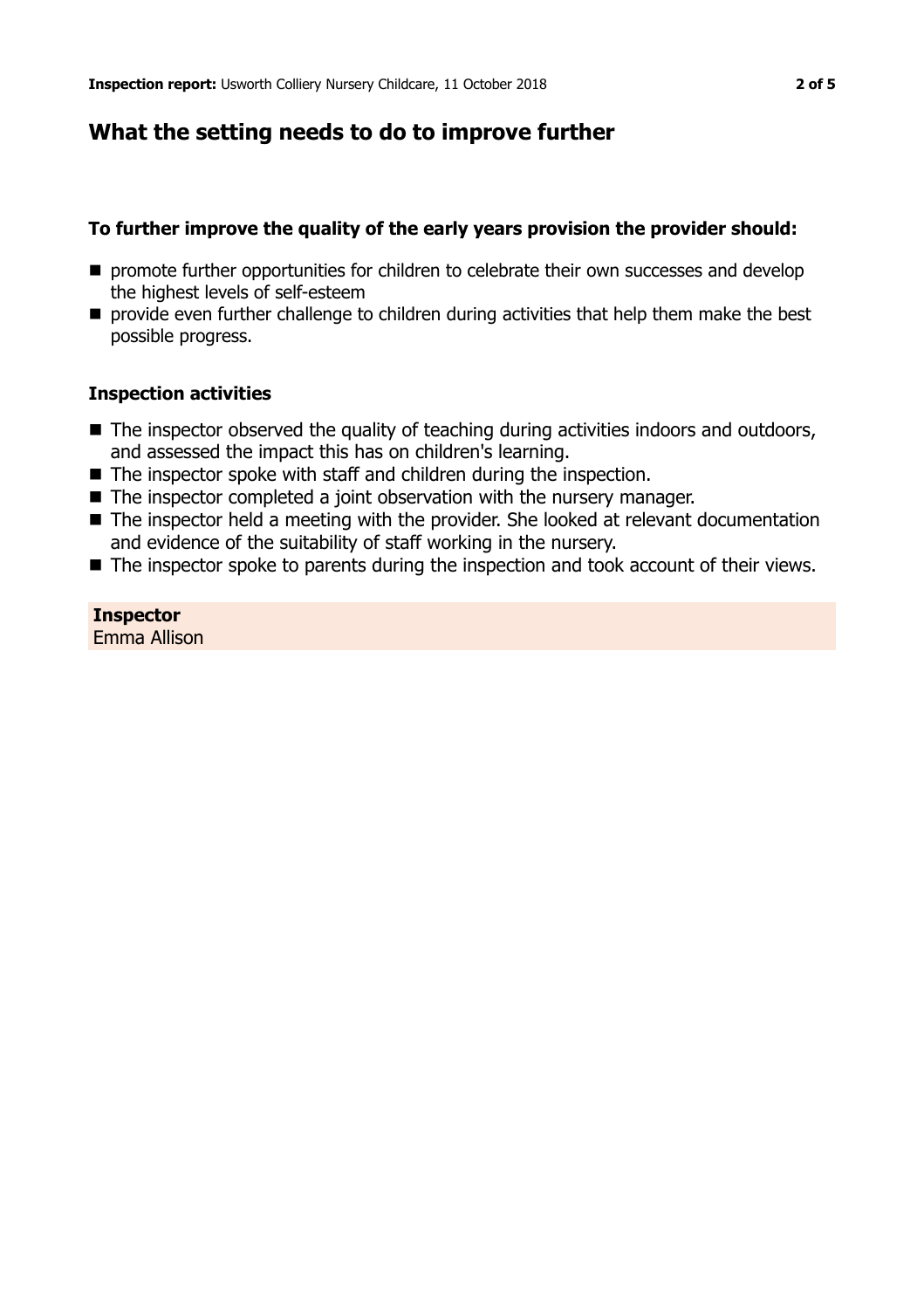# **Inspection findings**

### **Effectiveness of leadership and management is good**

Safeguarding is effective. Staff demonstrate a very good understanding of local safeguarding procedures. They have a very good understanding of the possible indicators of abuse. Furthermore, they are aware of the procedure to follow in the event of a concern regarding staff's practice. Leaders evaluate the overall quality of the provision. They have embedded effective strategies to gather the views of others, to help them identify emerging gaps in practice. Leaders complete regular supervision sessions and identify training needs. Staff evaluate their learning and make changes to practice. For example, staff reviewed how to make story books more appealing and interesting to children. Following these changes, staff comment that more children are showing a keen interest in books. Leaders review children's learning and monitor the differences between various groups of children. This helps to identify what children need to learn next.

### **Quality of teaching, learning and assessment is good**

The well-qualified staff complete regular observations and assessments of children's learning. They incorporate children's interests during activities and resources within the environment. Children learn to care for other living things. For example, they help staff to water plants in the outdoor area. Staff model how to use resources. They encourage children to choose from a wide range of puppets during song time. Children recall their favourite rhymes and join in with repeated phrases. This helps to promote their communication skills. Children are motivated to learn.

### **Personal development, behaviour and welfare are good**

Staff provide children with a range of healthy choices during mealtimes. They very regularly promote excellent standards of hygiene practices. Children are encouraged to develop an understanding of why it is important to wash their hands. They behave well and demonstrate strong attachments to the adults who care for them. Leaders and staff have implemented very effective risk assessment procedures. Staff supervise children well and talk to them about the various hazards in the environment. For instance, staff talk to children about the possible risks of pouring water onto the floor during water play activities.

### **Outcomes for children are good**

Children make good progress from what they know and can already do. They demonstrate excellent imaginative skills. Children use role-play activities and resources, including cars and vehicles. They talk regularly as they play. Children demonstrate a pride in completing small tasks appropriate to their age and stage of development. They are equipped with the key skills needed for their eventual to move to school.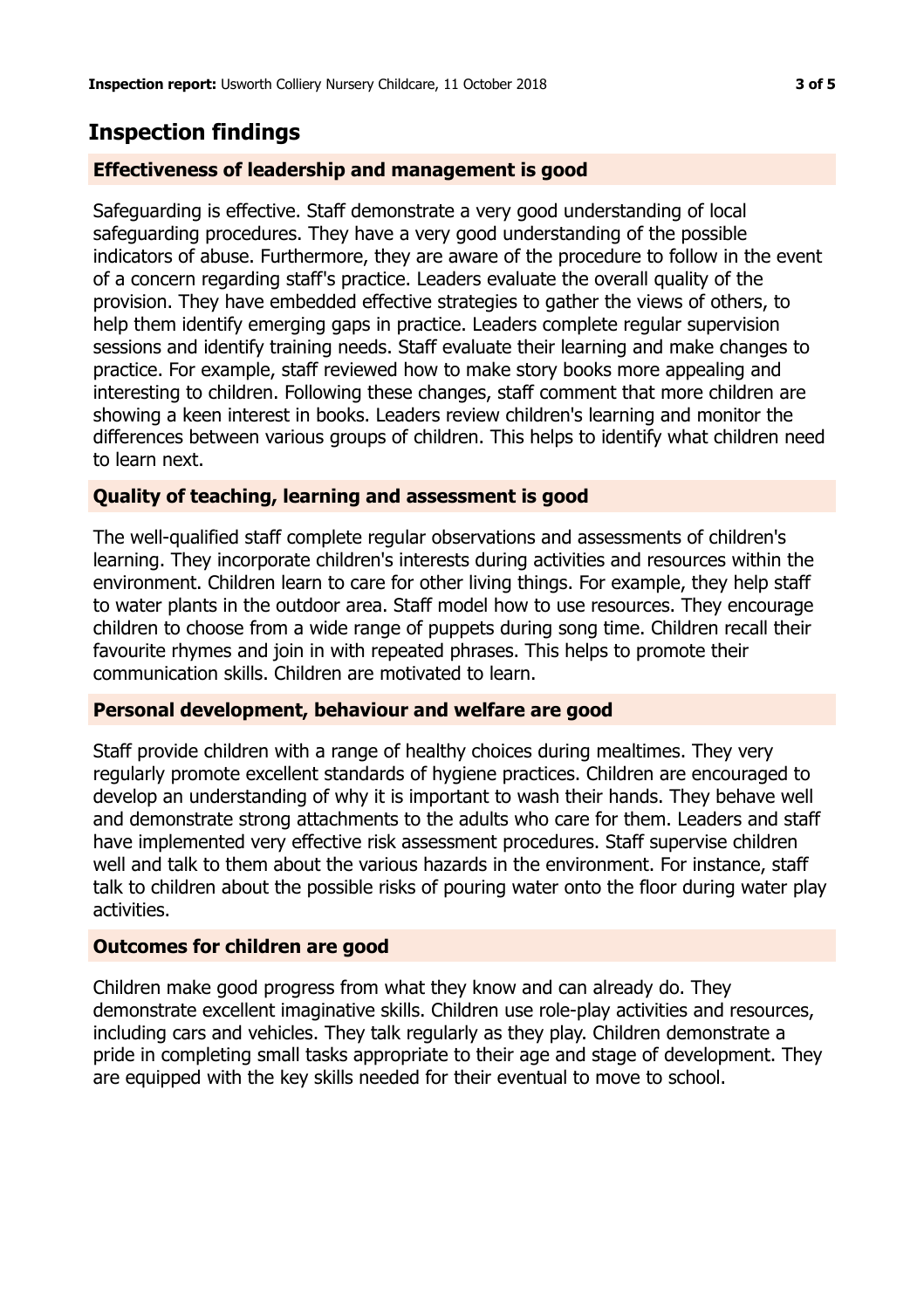### **Setting details**

| Unique reference number                             | EY539771                                                                             |
|-----------------------------------------------------|--------------------------------------------------------------------------------------|
| <b>Local authority</b>                              | Sunderland                                                                           |
| <b>Inspection number</b>                            | 10079330                                                                             |
| <b>Type of provision</b>                            | Full day care                                                                        |
| <b>Registers</b>                                    | Early Years Register, Compulsory Childcare<br>Register, Voluntary Childcare Register |
| Day care type                                       | Childcare on non-domestic premises                                                   |
| Age range of children                               | $0 - 2$                                                                              |
| <b>Total number of places</b>                       | 5                                                                                    |
| Number of children on roll                          | 17                                                                                   |
| Name of registered person                           | Usworth Colliery Nursery School Governing Body                                       |
| <b>Registered person unique</b><br>reference number | RP539770                                                                             |
| Date of previous inspection                         | Not applicable                                                                       |
| <b>Telephone number</b>                             | 01912193620                                                                          |

Usworth Colliery Nursery Childcare registered in 2016. The nursery employs three members of childcare staff, all of whom hold appropriate early years qualifications at level 3 and above, including one with qualified teacher status. The nursery opens from Monday to Friday during term time only.

This inspection was carried out by Ofsted under sections 49 and 50 of the Childcare Act 2006 on the quality and standards of provision that is registered on the Early Years Register. The registered person must ensure that this provision complies with the statutory framework for children's learning, development and care, known as the early years foundation stage.

Any complaints about the inspection or the report should be made following the procedures set out in the guidance Complaints procedure: raising concerns and making complaints about Ofsted, which is available from Ofsted's website: www.ofsted.gov.uk. If you would like Ofsted to send you a copy of the guidance, please telephone 0300 123 4234, or email [enquiries@ofsted.gov.uk.](mailto:enquiries@ofsted.gov.uk)